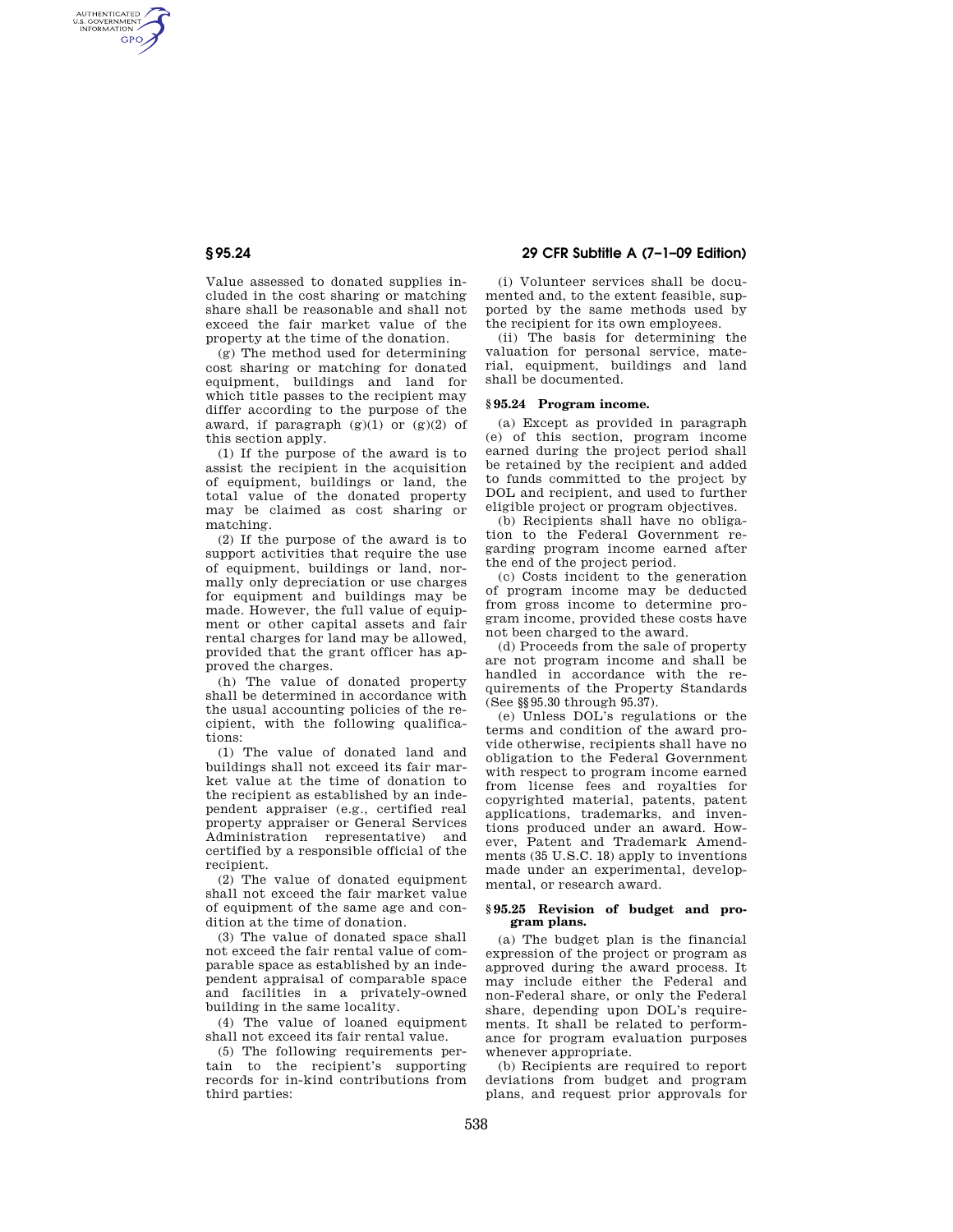## **Office of the Secretary of Labor § 95.25**

budget and program plan revisions, in accordance with this section.

 $(c)$  For nonconstruction awards, recipients shall request prior written approvals from the grant officer for one or more of the following program or budget changes:

(1) Change in the scope or the objective of the project or program (even if there is no associated budget revision requiring prior written approval).

(2) Change in a key person specified in the application or award document.

(3) The absence for more than three months, or a 25-percent reduction in time devoted to the project, by the approved project director or principal investigator.

(4) The need for additional Federal funding.

(5) The transfer of amounts budgeted for indirect costs to absorb increases in direct costs, or vice versa.

(6) The inclusion, unless waived by the grant officer, of costs that require prior approval in accordance with OMB Circular A–21 (codified at 2 CFR part 220), ''Cost Principles for Institutions of Higher Education,'' OMB Circular A– 122 (codified at 2 CFR part 230),, ''Cost Principles for Non-Profit Organizations,'' or 45 CFR part 74, Appendix E, ''Principles for Determining Costs Applicable to Research and Development under Grants and Contracts with Hospitals,'' or 48 CFR part 31, ''Contract Cost Principles and Procedures,'' as applicable.

(7) The transfer of funds allotted for training allowances (direct payment to trainees) to other categories of expense.

(8) Unless described in the application and funded in the approved awards, the subaward, transfer or contracting out of any work under an award. This provision does not apply to the purchase of supplies, material, equipment or general support services.

(d) No other prior approval requirements for specific items may be imposed unless a deviation has been approved by OMB.

(e) Except for requirements listed in paragraphs  $(c)(1)$  and  $(c)(4)$  of this section, the grant officer may waive costrelated and administrative prior written approvals required by this part and OMB Circulars A–21 and A–122. Such waivers may include authorizing recipients to do any one or more of the following:

(1) Incur pre-award costs 90 calendar days prior to award or more than 90 calendar days with the prior written approval of the grant officer. All preaward costs are incurred at the recipient's risk (i.e., the grant officer is under no obligation to reimburse such costs if for any reason the recipient does not receive an award or if the award is less than anticipated and inadequate to cover such costs).

(2) Initiate a one-time extension of the expiration date of the award of up to 12 months unless one or more of the following conditions apply. For onetime extensions, the recipient must notify the grant officer in writing with the supporting reasons and revised expiration date at least 10 days before the expiration date specified in the award. This one-time extension may not be exercised merely for the purpose of using unobligated balances. The one-time extension may not be initiated if:

(i) The terms and conditions of award prohibit the extension.

(ii) The extension requires additional Federal funds.

(iii) The extension involves any change in the approved objectives or scope of the project.

(3) Carry forward unobligated balances to subsequent funding periods.

(4) For awards that support research, unless the grant officer provides otherwise in the award or in DOL's regulations, the prior written approval requirements described in paragraph (e) are automatically waived (i.e., recipients need not obtain such prior written approvals) unless one of the conditions included in paragraph (e)(2) applies.

(f) DOL may, at its option, restrict the transfer of funds among direct cost categories or programs, functions and activities for awards in which the Federal share of the project exceeds \$100,000 and the cumulative amount of such transfers exceeds or is expected to exceed 10 percent of the total budget as last approved by DOL. DOL shall not permit a transfer that would cause any Federal appropriation or part thereof to be used for purposes other than those consistent with the original intent of the appropriation.